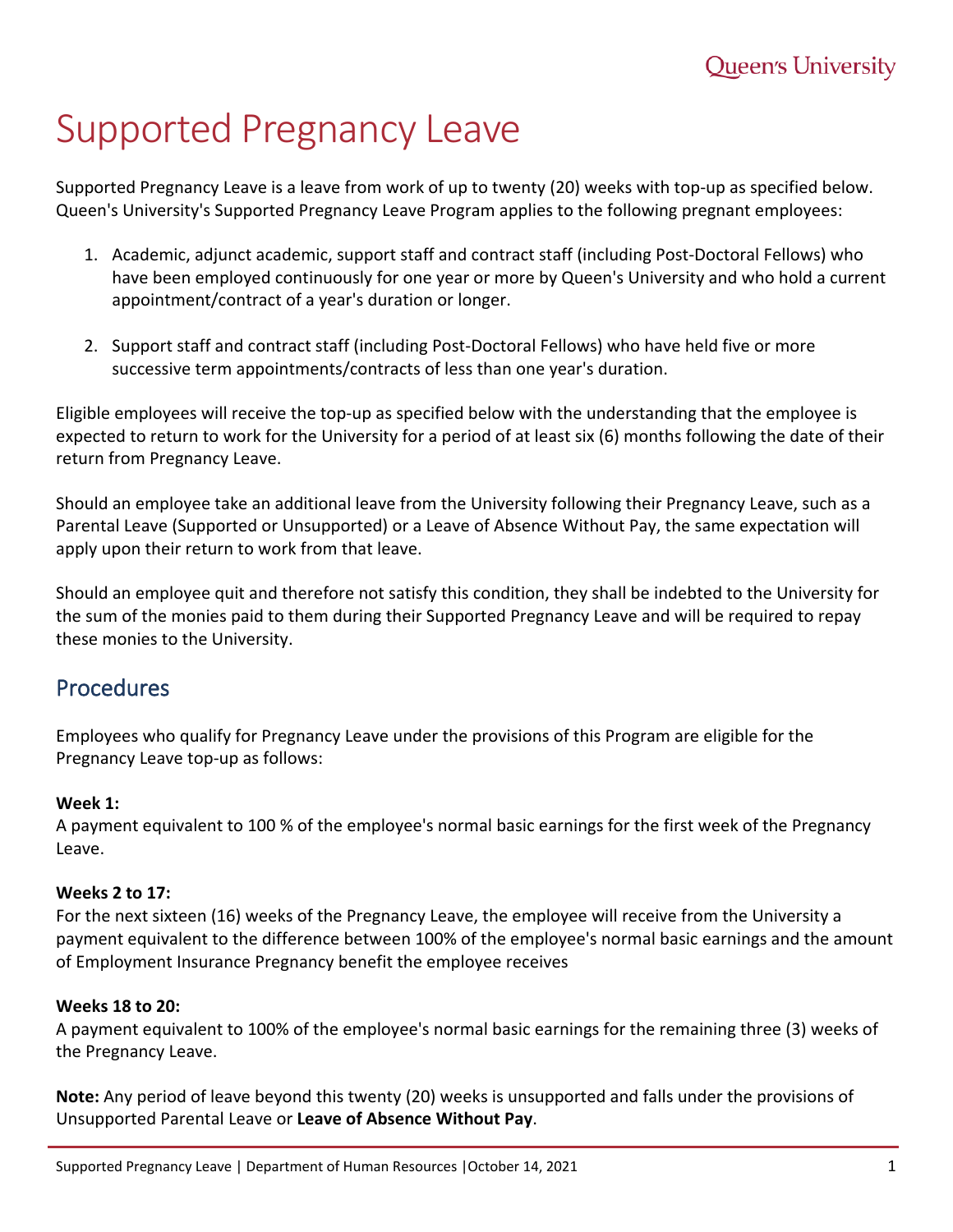During the Pregnancy Leave the University will continue the employee on full purchased benefits if the employee so chooses. The employee is required to pay their share of the costs of the benefit plans in which they are enrolled during the full term of the leave. Direct debit authorization will be required from the employee to cover the cost of the employee's portion of the benefit premium. The employee is informed of these costs during a meeting with their Human Resources Advisor. Although they do not have to decide which benefits to maintain at this meeting, the employee should make this decision as soon as possible.

- Supported Pregnancy Leave may be initiated by the employee at any time within 12 weeks of the expected delivery date.
- Both service credit and vacation entitlement continue to accrue while the employee is on Pregnancy Leave. Upon return to work the employee will be entitled to the same amount of vacation days as if they had worked. With the permission of the department head, this time may be added on to the end of the Pregnancy Leave. Service and vacation entitlement however, will be prorated by the amount of additional time an employee may be granted under the **Leave of Absence Without Pay Policy** Leave of Absence Without Pay Policy outside of any entitlement under Pregnancy and parental leaves.
- Upon return to work the employee is to return to their previous position and salary. If that position no longer exists, the employee will be placed in a comparable position in the same salary grade without loss of salary.
- An employee who wishes to change the date of their return to work must give the department head or the department head's designate at least four (4) weeks' notice before the date they wish to end the leave.

**Note:** An employee who does not meet the eligibility requirements for Supported Pregnancy Leave may still meet the criteria for Unsupported Pregnancy Leave.

All payments made under this Program must be in accordance with Service Canada Regulations.

As part of the requirements under the Employment Insurance Regulations, all payments by the University listed in the Supported Pregnancy Leave and Supported Parental Leave Programs shall only commence when the employee provides proof that they are receiving E.I. benefits. Employees should understand that such proof will not be made available by E.I. until after the leave has commenced and hence University payments shall be retroactive. Payments in respect of guaranteed annual remuneration or in respect of deferred remuneration or severance pay will not be reduced or increased by payments under this Program.

Following the employee's last day of work, a Record of Employment (ROE) is prepared and sent electronically to the Service Canada Office. Please contact Payroll Services should you wish to obtain a copy.

# Employee Procedures

An employee shall provide their department head or the department head's designate, with as much advance notice as possible of the anticipated date of delivery and return date, but at least one month in advance of